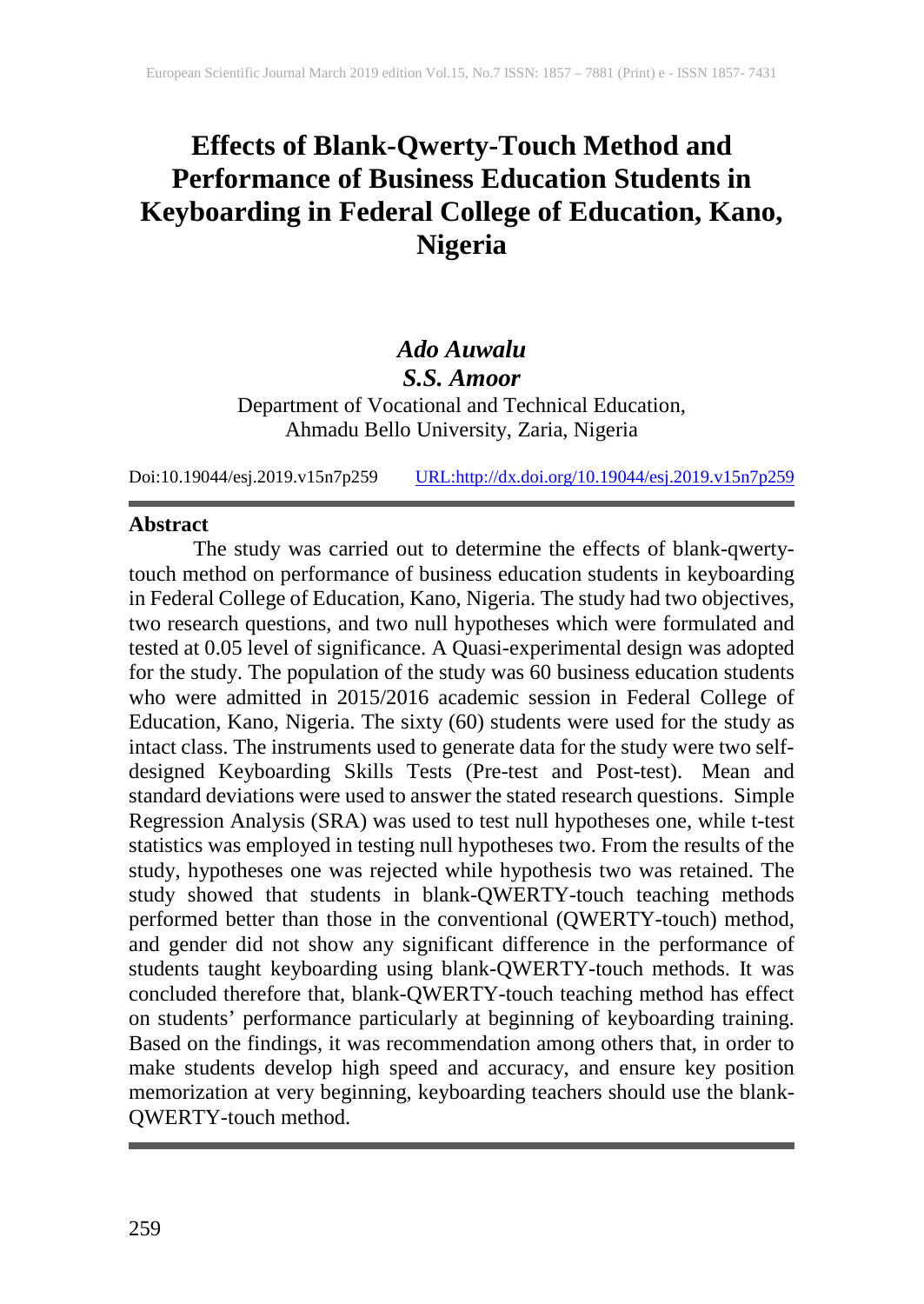**Keywords:** Business Education program, Keyboarding, blank-QWERTYtouch method and performance

#### **Introduction:**

Business education program is an area of study that exposes its recipients to diversify curricula, Ibrahim (2008), viewed it as that type of education that inculcates in its recipients' attitudes, knowledge, skills, and values that are required in the business world. This is a means of producing a healthy, literate self-reliant citizen that would create wealth for human development, when they become self-employed, thereby resulting to sustainable nation's development at large. Keyboarding is one of the fundamental subjects in business education. The National Commission for Colleges of Education (NCCE) in Nigeria recognized the subject as an important business education subject particularly in regard to achievement of objective five of NCE business education which targeted "to equip NCE graduates with the right skills that will enable them to engage in a life of work in the office as well as for self-employment" (NCCE, 2012 revised). The subject is purely manipulative skill whereby hands and fingers movements are trained to respond correctly and without conscious effort of the keyboard operator to key-in written or spoken words. If having effective keyboarding skills, NCE graduates will be able to type well in offices and business centers.

#### **Statement of the Problem**

Keyboarding is a core subject to all office technology and management education students, and there is a strong relationship between keyboarding and objectives of office education especially the goal of assuring all persons an opportunity to gain marketable skills prior to graduation. Keyboarding skills are designed to achieve successful mastery of keyboard – starting from manning home keys through the entire keyboard up to speed and accuracy as well as having the ability to type a readable and mailable document. This can be through constant drills on the use of home keys positions to recognition of the whole part of the keyboard. While students engaged in this training, their ability to type well will help them to come up with utmost speed and accuracy while their fingers remained up the keyboard and their eyes stare at the manuscript. Unfortunately, most of these students are violating the rules of keyboarding training leading them to start type-picking.

Several types of research works had shown that students' poor performance in keyboarding in Federal College of Education, Kano, Nigeria is attributed to ineffective use of teaching methods. However, some researches were conducted on teaching methods of keyboarding like hunt-and-peck, but their findings did not improved the performance of students in keyboarding in colleges of education, and what could be the reason is yet to be ascertained.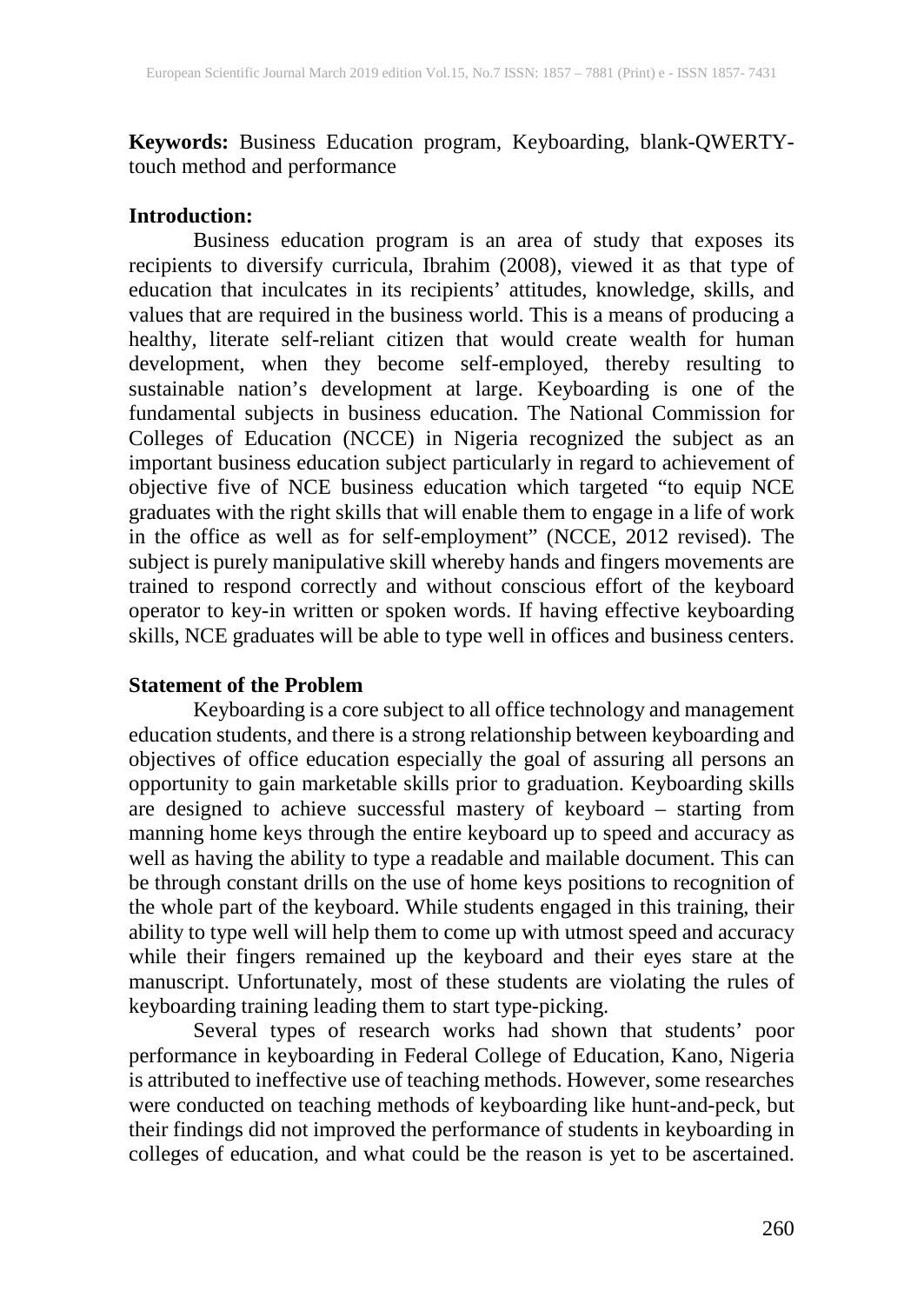This is so because data collected by the researcher from the college under study showed that, the analysis of business education students' performance in keyboarding for the period of five years (2010 – 2015) affirmed this statement. It was found that, out of 212 NCE II students only a maximum of 40.3% and 32.2% scored credit in keyboarding in 2015 and 2016 respectively.

On another hand, many people had perceived that keyboarding is a gender neutral, while some perceived that keyboarding is only a profession for female. The researcher went on to interact with both male and female graduates where it was observed that most of the female students developed anxiety in keyboarding training. Whereas some female students were observed performing better, their counter male students were observed to be having anxiety in both computers related keyboarding training and traditionally based ways. Some researchers like Lind, Morash and Stevens (2001) stated that keyboarding is not a gender neutral but a female profession. What is the actual fact about this perception especially in regards to use of methods is also yet to be ascertained. In the same vein, the researcher personally, observed that keyboarding is losing its image to the extent that many teachers are not really good in teaching keyboarding competence which in turn making students losing interest in the subject. Amoor (2014) stated that, these days' typewriting that involve manipulation, construction and demonstration is losing its values in the hierarchy of other business course like economics, accounting, and marketing to the extent that students are no longer speaking favorably about them. This led the researcher to went on and interact with business education students from colleges of education in Jigawa, Kano, and Zaria, and found that about 70% of these students could not display well-keyboarding skills prior to their graduation, one among the reasons given by the students was that teachers used inappropriate way of teaching keyboarding. Yohanna (2012) claimed that, most of the poorly displayed keyboarding skills by students were attributed to inappropriate use of methods while teaching.

Hence, the research is worried about the reported low performance of the college of education students in keyboarding and wonders if the adoption of blank-QWERTY-touch method could lead to an improvement of students' performance in the subject. It is based on these problems, therefore, the researcher carried out a research on effects of gamification Blank-QWERTYtouch method on the performance of business education students in keyboarding in Federal College of Education, Kano with aim of ascertaining their effects as newly developed methods.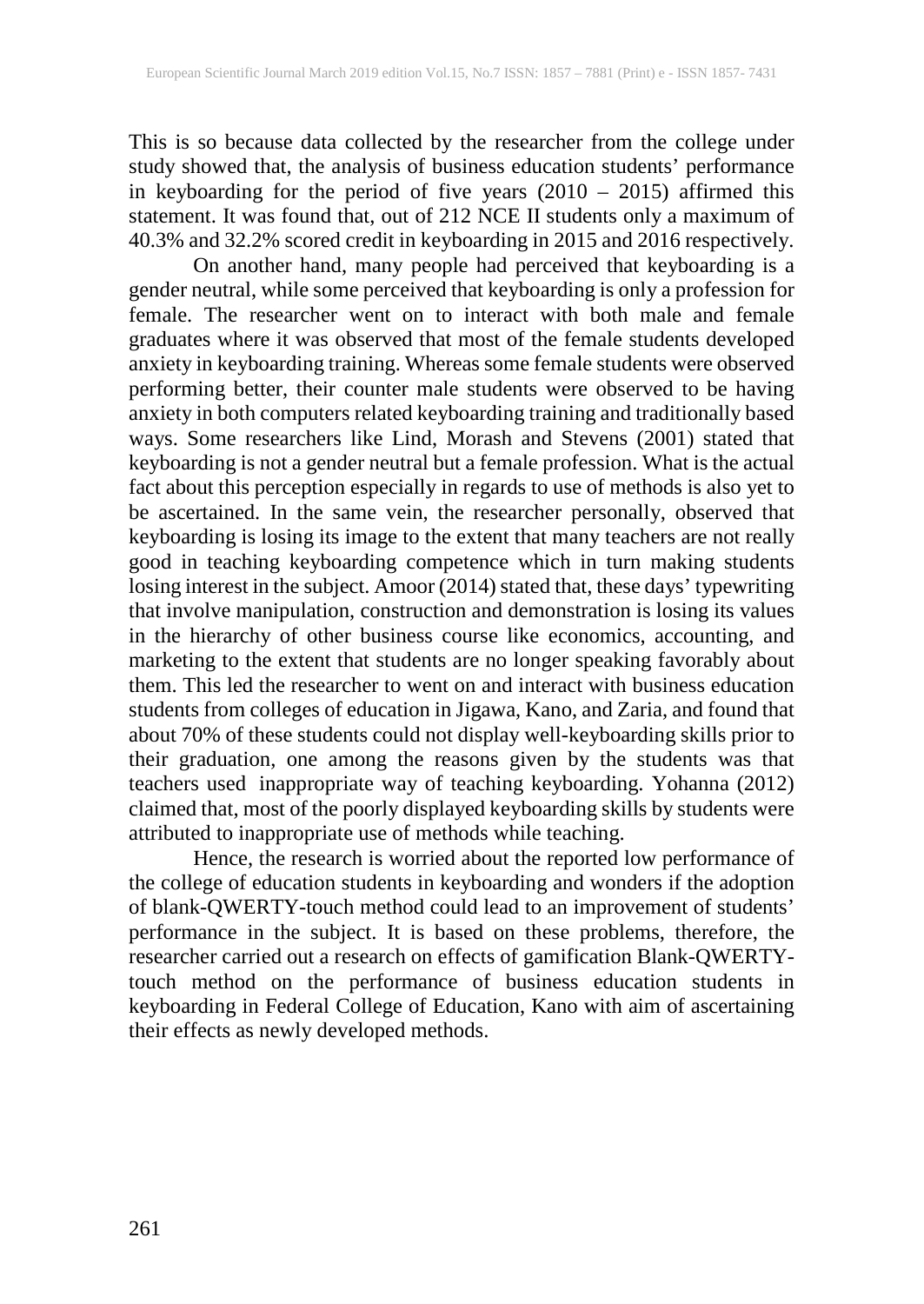## **Objectives of the Study**

The specific objectives were to;

- 1. determine the effect of the blank-QWERTY-touch method on the performance of business education students in keyboarding in Federal College of Education, Kano, Nigeria.
- 2. compare the differences in the mean performance of male and female business education students taught using blank-QWERTY-touch method in Federal College of Education, Kano, Nigeria.

## **Research Questions**

The following research questions were formulated to guide the study:

- 1. what is the effect of the blank-QWERTY-touch method on the performance of business education students in keyboarding in Federal College of Education, Kano, Nigeria?
- 2. what is the difference in the mean performance of male and female business education students taught keyboarding blank-QWERTY-touch method in Federal College of Education, Kano, Nigeria?

## **Research Hypotheses**

The following null hypotheses were formulated for the study.

H01: blank-QWERTY-touch method has no significant effect on performance of business education students in keyboarding in Federal College of Education, Kano, Nigeria

H02: there is no significant difference in the mean performance of male and female business education students taught keyboarding blank-QWERTYtouch method in Federal College of Education, Kano, Nigeria.

## **Review of Related Literature**

Keyboarding is defined as a purely manipulative skill whereby hands and fingers are trained to move correctly and spontaneously with little or no conscious effort of an operator to key-in typewritten or spoken words. It involves manipulation of keys on a standard typewriter keyboard with emphasis on typed copy or output. The output is produced on paper at the same time as the input is provided. With the advent of personal computers, typewriters began to become wiped out. In fact, electric typewriters are partially in use. Electronic typewriters had an era of influence in the 1980s which is gradually decreasing, and virtually all input on a keyboard-like device in today's world is on a computer. The one remaining aspect is that, the computer keyboard is almost the same as the typewriter keyboard.

There are so many arguments on which method of teaching should a teacher use particularly to NCE keyboarding students. But, especially, opinions like that of Robert Cardian, Riofrio, Wawro and Perenson (2015)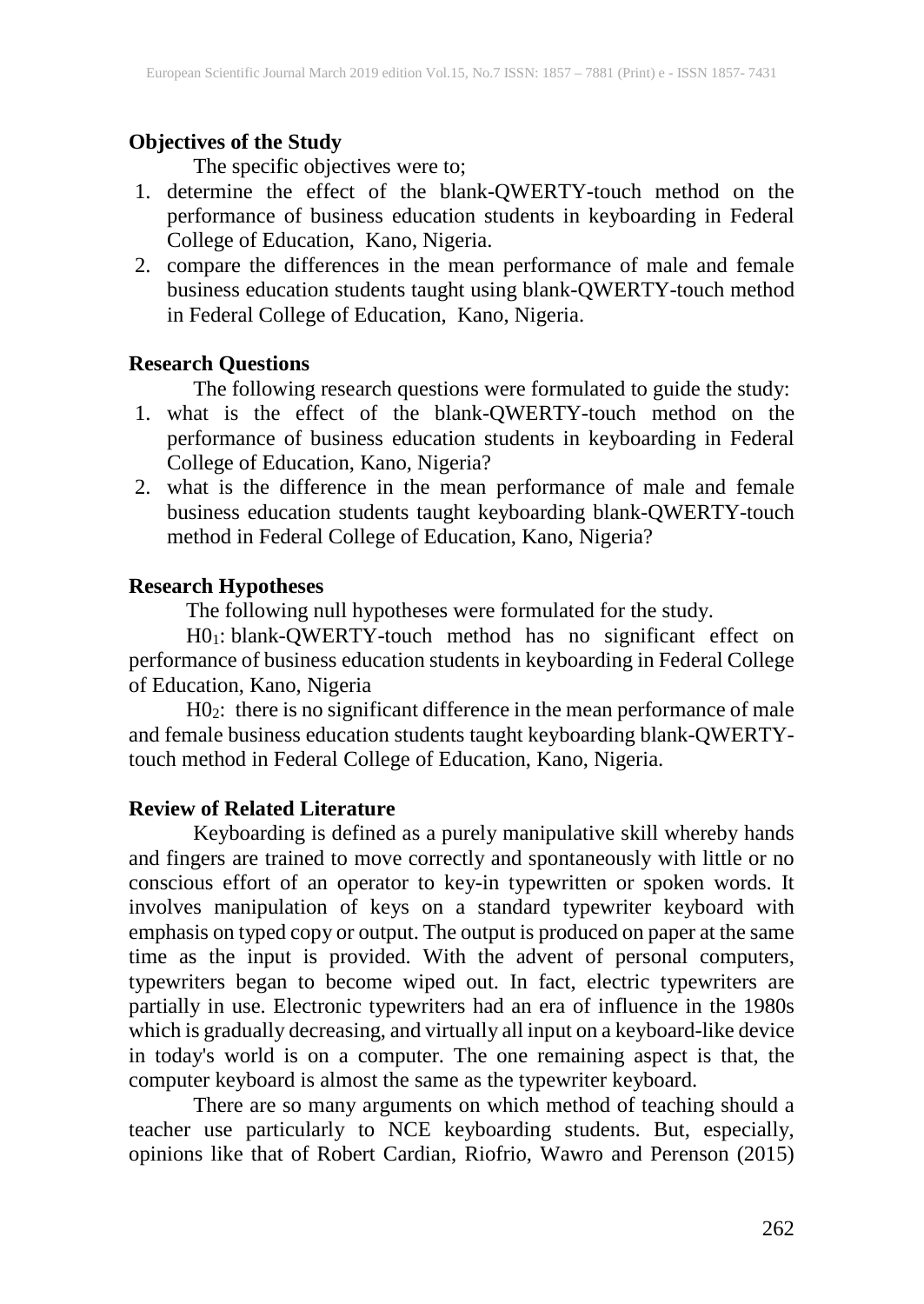proved that, their performance in keyboarding improved using touch-cover and type-cover materials for typing. Khaled (2011) and Chua (2014) opined that, for effective keyboarding skills acquisition especially in this contemporary age of the computer, teachers have to emphasize on learner friendly methods as blank-QWERTY-touch method, because it can increase self-dependency, motivation and reduce learning boredoms in learners.

The blank-QWERTY-touch method is the use of blank keyboard to teach keyboarding. The method stimulates touch keying of characters by the keyboard operator. In order to stimulate students' ability to type well, the method is used to accelerate students' typing skills without looking at the keyboard. With using blank-QWERTY-touch, students can learn a gross motor skill and character position memorization by engaging into physically trained fingers without depending on keyboard characters. Fingers are trained up headedly in a systematic way to the extent that students take the positions of A – Z letters without knowing their painted structures on the keyboard into their memories. The teacher teaches the students only with a specimen model of QWERTY in the classroom at the same time guiding them to identify the positions of the keys on the keyboard. The main purpose of the blank-QWERTY-touch method is to boost in learners the ability to key in the data with his/her eyes off the keyboard, but, fixed on the manuscript (Hallows, 2002). Performance refers to what students achieve in their studies and how they cope with or accomplish different learning experiences given to them by their teachers. Ibrahim (2011) reported that in an educational institution, success is measured by academic performance, or how well students meet standards set out by the institution.

The concept of the blank-QWERTY-touch method was first initiated by Paul Shorey on January 20, 2015. The idea came up in order to improve an "eye up teaching keyboarding strategy". Naturally, many new typing students wanted to stare at their fingers constantly while typing. The founder was convinced that many teachers engaged on constant cautioning and shouting "eyes up" or worse "don't look at your fingers" to students' countless times. Generally speaking, these promptings have little effect on outcomes and only serve to agitate the class and make teaching very boring. The rationale behind avoiding the phrase "don't look at your fingers" was because, as a teacher, it is almost always better to focus on the positive behavior to expect rather than the negative behavior attempting to eliminate.

Schorey (2015) emphasized that, watching the finger by students reached for new keys helps make connections in the brain and will aid in developing the muscle memory that is trying to achieve. However, after the new keys are introduced, students need to be quickly weaned off of staring at their fingers so that they can focus on the text being written. The use of traditional keyboard prompted students to look up when they are seen staring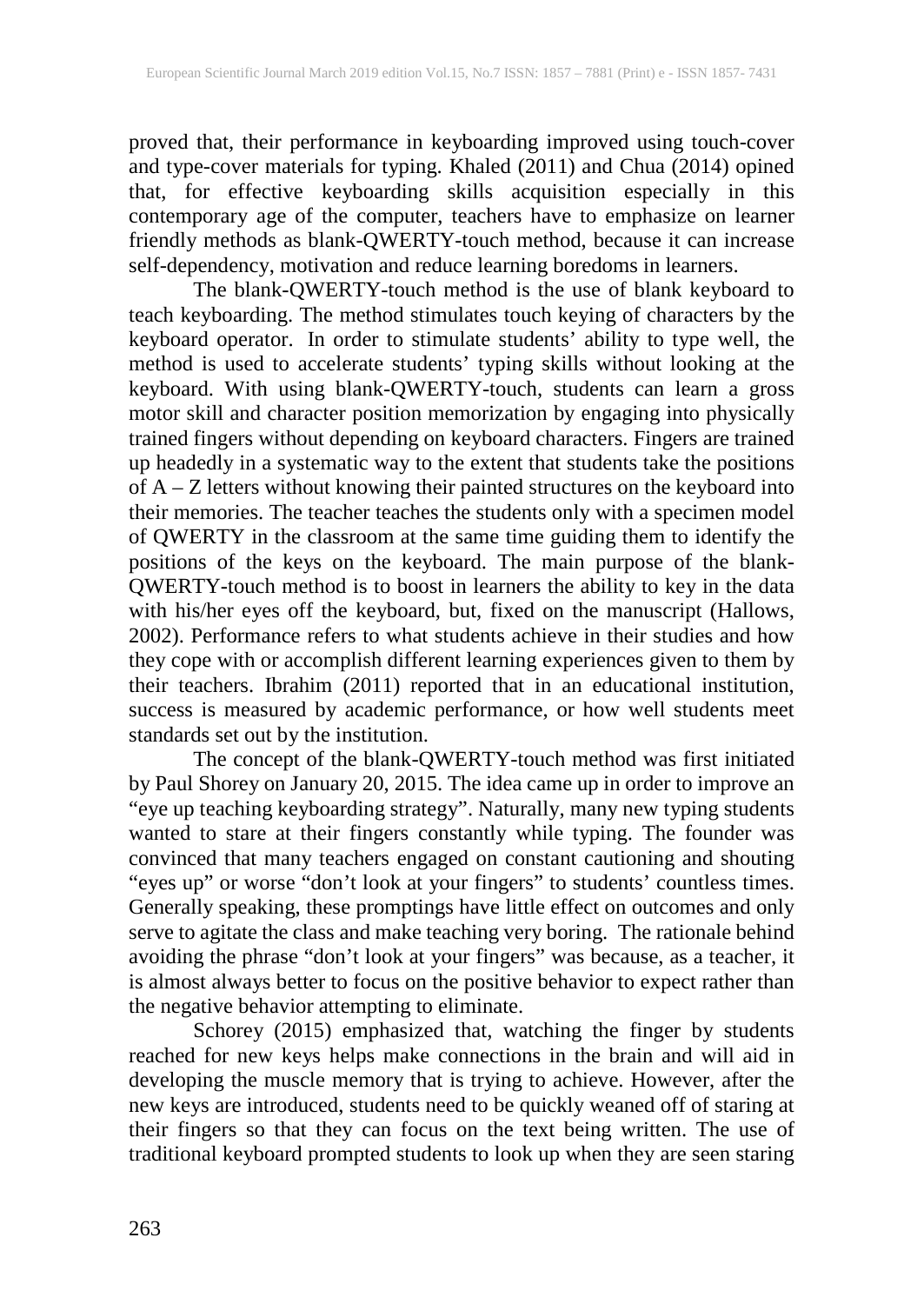at their fingers. Allowing students to continue practicing this attitude is not horrible if a teacher has high energy and able to roam the classroom constantly. But, for easiness, Schorey taught of the better alternative of using painted keyboarding method. The idea of hiding the letters but still allowing the teacher to observe students typing was what was needed to do. So, it was decided that the only option was to spray paint on the keyboards.

#### **Methodology**

A quasi-experimental design with post-test and control groups was adopted for this study. The population of the study was 60 male and female NCE I business education students who were admitted in 2015/2016 academic session in Federal College of Education, Kano, Nigeria using a self-designed Keyboarding Skills Test (KST) as instrument for data collection. The test had two parts; A and B. Part A was a warm up exercise which encompassed a combination of keyboard letters and punctuations, while part B contained exercise on sentences that comprised keyboard letters and punctuations as well. The researcher relied on contents of Keyboarding topic (Basic Keyboarding skills) taught in NCE One. after giving the treatment for 6 weeks, the post-test was administered to the students and lasted for 15 minutes. For the blank-QWERTY-touch group, a blank keyboard was used by students for the training and answering the post-test. The instruments were scored based on speed and accuracy with a total score of 100% which were divided into 75% for speed and 25% for accuracy was used for marking the instruments. The instrument (Post-test) consisted of 154 words which the students were required to type twice within 10 minutes. That was, 308 words making 30 wpm in 10 minutes  $(308 \div 10)$ .

In analyzing the data collected, the two (2) research questions were analyzed using mean and standard deviation. The null hypothesis I was tested using Simple Regression Analysis (SRA), while null hypothesis II was tested using t-test, all at 0.05 level of significance.

For the research questions, the pass mark for the test scores was 50%, a mean difference was used to determined effects and differences in the performance of students. Whereas the null hypotheses were retained where the calculated value was greater than or equal to the alpha value ( $P \ge 0.05$ ), and the hypotheses were rejected, where the calculated value was less than the Alpha value  $(P < 0.05)$ .

## **PRESENTATION AND ANALYSIS OF DATA Answers to Research Questions**

The results of data used to answer the five research questions were presented in tables 1 and 2.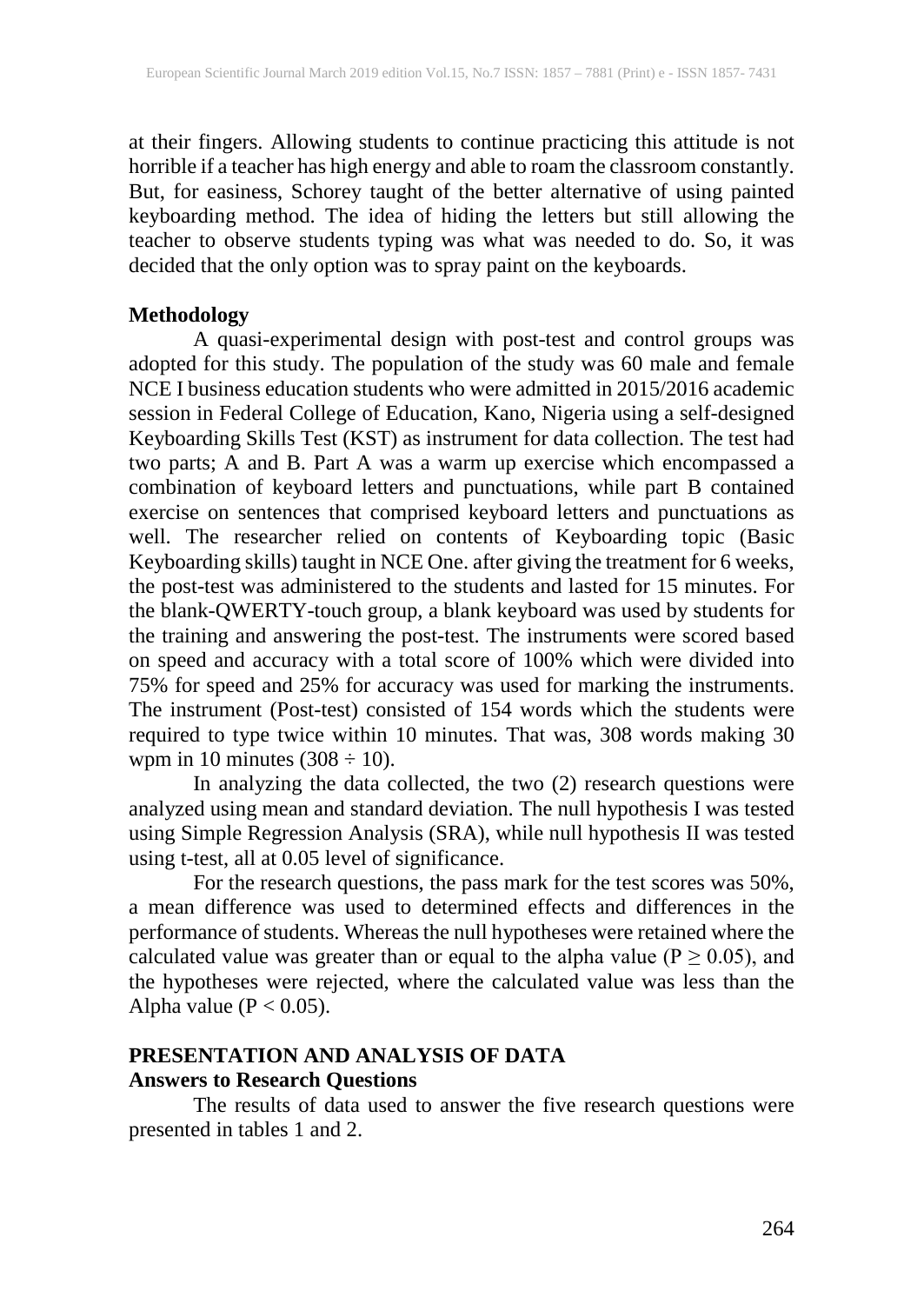**Research Question One:** What is the effect of Blank-QWERTYtouch method on the performance of business education students in keyboarding in Federal College of Education, Kano, Nigeria?

The analysis of data used to answer the research question two is presented in table 3.

| Table 1: Mean and Standard Deviation of Effect of Blank-QWERTY-touch Method |    |     |      |                        |  |  |  |
|-----------------------------------------------------------------------------|----|-----|------|------------------------|--|--|--|
| on the Performance of Business Education Students in Keyboarding            |    |     |      |                        |  |  |  |
| <b>Variable</b>                                                             | N  |     | SD.  | <b>Mean Difference</b> |  |  |  |
| Blank-OWERTY-touch method                                                   | 30 | -53 | 5.08 | $\mathcal{D}$          |  |  |  |
| <b>OWERTY-touch method</b>                                                  | 30 | 51  | 493  |                        |  |  |  |
| Source: Field Work, 2016                                                    |    |     |      |                        |  |  |  |

The results of Table 1 showed the effect of blank-QWERTY-touch method on the performance of business education students in keyboarding. The analysis revealed 30 Keyboarding students with a mean score of 53 and standard deviation of 5.08 for the blank-QWERTY-touch method, and 30 students with a mean score of 51 and a standard deviation of 4.93 for the QWERTY-touch method. This indicated a mean difference of 2 showing that blank-QWERTY-touch method had 2 difference effects over the QWERTY touch method. The summary of this result showed that, blank-QWERTYtouch method had an effect on students' performance in keyboarding. This means that, blank-QWERTY-touch method affects students' performance in keyboarding with an increased 2 effect. Therefore, it is indicated that Blank-QWERTY-touch method was effective in teaching keyboarding students.

**Research Question Two:** What is the Difference in Mean Performance of Male and Female Business Education students taught Keyboarding using Blank-QWERTY-touch method in Federal College of Education, Kano, Nigeria?

The analysis of data used to answer the research question four is presented in table 2.

| Table 2: Mean and Standard Deviation of Performance of Male and Female Business |    |     |       |                                                                              |  |  |
|---------------------------------------------------------------------------------|----|-----|-------|------------------------------------------------------------------------------|--|--|
|                                                                                 |    |     |       | <b>Education Students Taught Keyboarding Using Blank-QWERTY-touch Method</b> |  |  |
| Model                                                                           |    |     | -SD   | <b>Mean Difference</b>                                                       |  |  |
| Male                                                                            | 35 | -54 | 5.03  |                                                                              |  |  |
| Female                                                                          | 25 | 58  | 16.10 | 13                                                                           |  |  |

#### **Source: Field Work, 2016**

The results of Table 2 revealed the difference in the mean performance of male and female business education students taught keyboarding using blank-QWERTY-touch method. The table revealed that male students had a mean score of 54 with standard deviation of 5.03, while female students had a mean score of 58 with standard deviation of 16.10. The summary of the result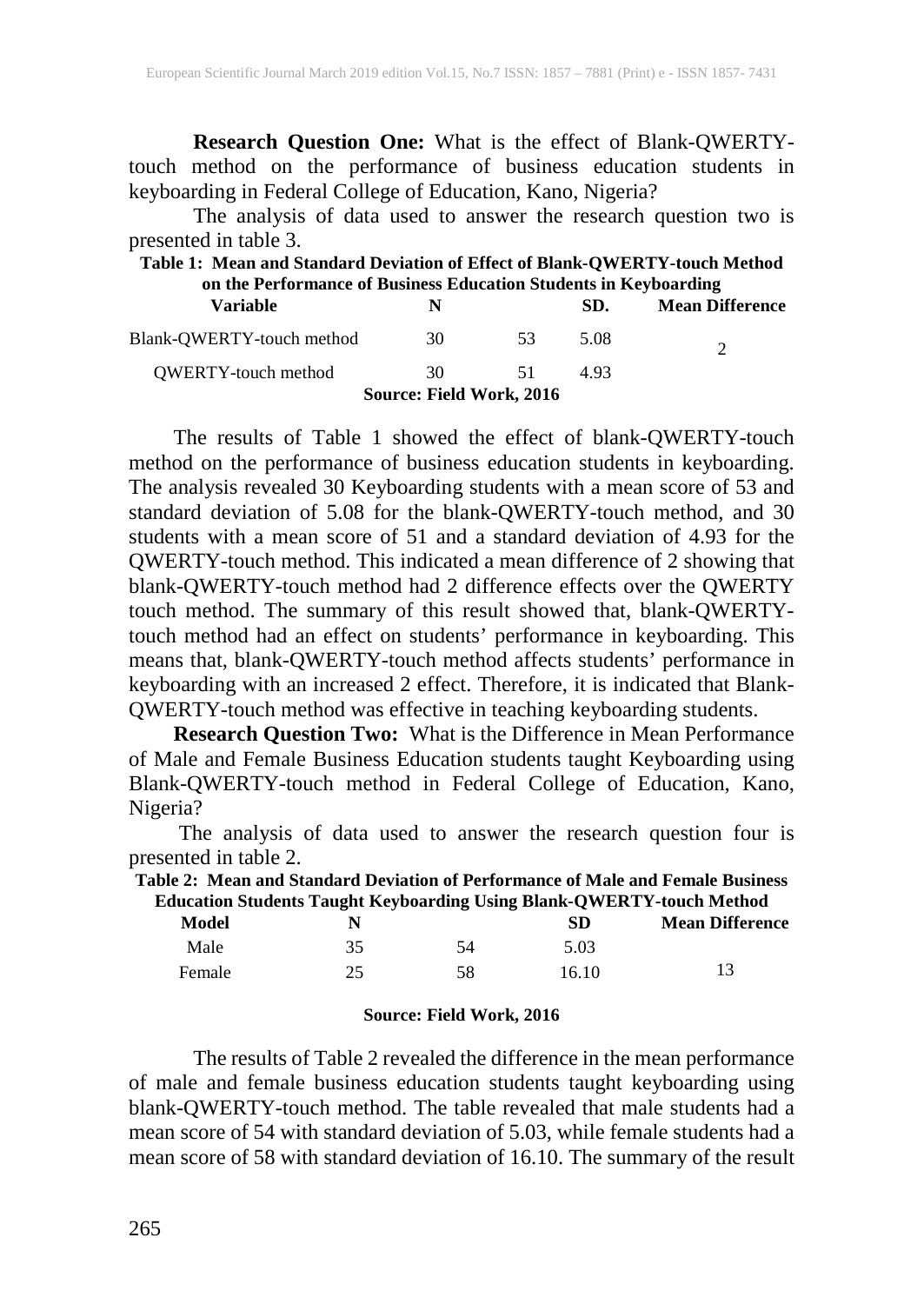revealed that, female and had higher mean percentage than their counter male taught keyboarding using blank-QWERTY-touch method (58 > 54) with an increased 4 effect. This means that, blank-QWERTY-touch method was more effective for female students than male students.

#### **Test of Null Hypotheses**

**Null Hypothesis One:** Blank-QWERTY-touch method has no significant effect on the performance of Business education students in Keyboarding in Federal College of Education, Kano, Nigeria.

Regression analysis used to test null hypothesis two is as presented in Tables 3 and 4.

#### **Table 3: Regression Analysis on Effect of Blank-QWERTY-touch Method on Performance of Business Education students in Keyboarding**

| Model                                                       | Stand.<br><b>Error</b> |       | t r-cal $\mathbb{R}^2$ Adj. R Sig. |                         |  |
|-------------------------------------------------------------|------------------------|-------|------------------------------------|-------------------------|--|
| Blank-QWERTY- 22.365 8.179 2.734<br>touch method (Constant) |                        |       |                                    | 0.556 0.309 0.285 0.001 |  |
| $QWERTY$ -touch method $0.539$ 0.152                        | P< 0.05                | 3.541 |                                    |                         |  |

The regression analysis on Table 3 was to determine the effect of blank-QWERTY-touch method on the performance of business education students in keyboarding revealed a constant Beta value (blank-QWERTYtouch method) of 22.365 with the t-value of 2.734 against the coefficient value of 0.539 (QWERTY-touch method) and t-value of 0.152. The r-value was 0.556 with  $r^2$ -value of 0.309 and adjusted-r of 0.285 with a p-value of 0.000. The result indicated that, gamification method had a variance of 31%  $(r^2 0.309 \times 100)$  effect on students' performance in keyboarding. This means that for each single increase in blank-QWERTY-touch method practice, there was an increase of students' performance of 31%. The observed P=0.000 was less than the  $\alpha$  value (0.05) indicating a significant effect, therefore blank-QWERTY-touch method had a significant effect on the performance of students in keyboarding in Federal College of Education, Kano, Nigeria. Hence, the null hypothesis was rejected.

**Null Hypothesis Two:** There is no significant difference in the mean performance of male and female business education students taught keyboarding using Blank-QWERTY-touch method in Federal College of Education, Kano, Nigeria.

Analysis used to test null hypothesis four is as presented in table 4.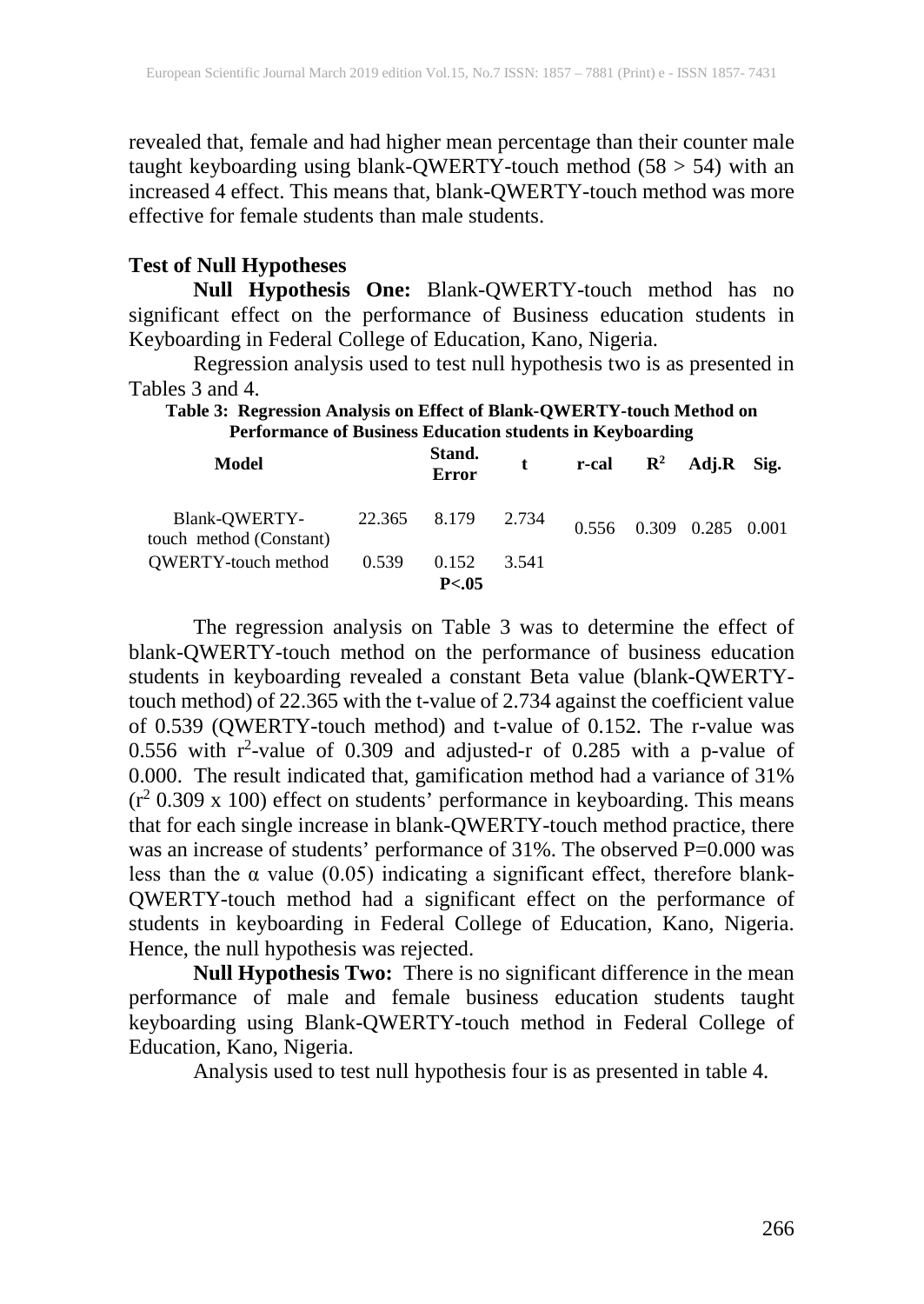| Addenis Taught IXCyboaruing Osing Diank-Q WEIXT F-touch Method |    |          |     |       |                           |
|----------------------------------------------------------------|----|----------|-----|-------|---------------------------|
| Model                                                          |    | SD       | df. | t-cal | $\mathrm{Sig}$ (2-tailed) |
| Male                                                           | 54 | 5.03     | 33  |       |                           |
| Female                                                         | 59 | 16.10    | 23  | 1.418 | 0.164                     |
|                                                                |    | P > 0.05 |     |       |                           |

**Table 4: t-test Analysis on Performance of Male and Female Business Education Students Taught Keyboarding Using Blank-QWERTY-touch Method**

In Table 4, an independent t-test was conducted to compare mean difference between the performance of male and female students taught keyboarding using blank-QWERTY-touch method. The analysis revealed the mean (54) and standard deviation (5.03) for male students with degree of freedom of 33, and a mean of 59 and standard deviation of 16.10 for female students. The t-value (1.418, p=0.164) was greater than the significant value (0.05). The result, therefore, indicated that, significant difference did not exist between the performance of male and that of female students taught keyboarding using the blank-QWERTY-touch method. Hence, the null hypothesis was retained.

#### **Discussions of Major Findings**

The result of the study revealed that blank-QWERTY-touch method had a positive effect on students' performance in keyboarding with a mean of 53%, standard deviation of 5.08 and  $r^2$ =0.309 (31%) {p=0.001}. This finding is in line with that of Schorey (2015) who found that, students who can't see the characters of their keyboards when keyboarding learned significantly faster than those who did not use. Lois (2004) also found that, students that used blank/covered keyboard to learn touch typing, learned to keyboard significantly faster than those who used a normal keyboard. He further reported that blank/covered keyboard was helpful in learning to the keyboard than otherwise.

In contrary, Amadi (2009) found that, demonstration method, huntand-peck method, touch method and self-directed methods are the major strategies for teaching Keyboarding skills. He further observed that sight and touch methods are the effective methods in teaching Keyboarding. Also, Byers (2010) found that students that used blank keyboard displayed more typing errors than those who typed using a normal keyboard. Byers, Anvey, and Zahner (2015) observed that, performance of students using covers for keyboarding was not encouraged because there was deterioration of students' ability in keyboarding proficiency.

The result of this study exposed that, there was no significance difference in the mean performance of male and female students taught keyboarding using the blank-QWERTY-touch method with 3% (p=0.164) mean difference. Margarett, Lari, and Peter (2010) in their research found that,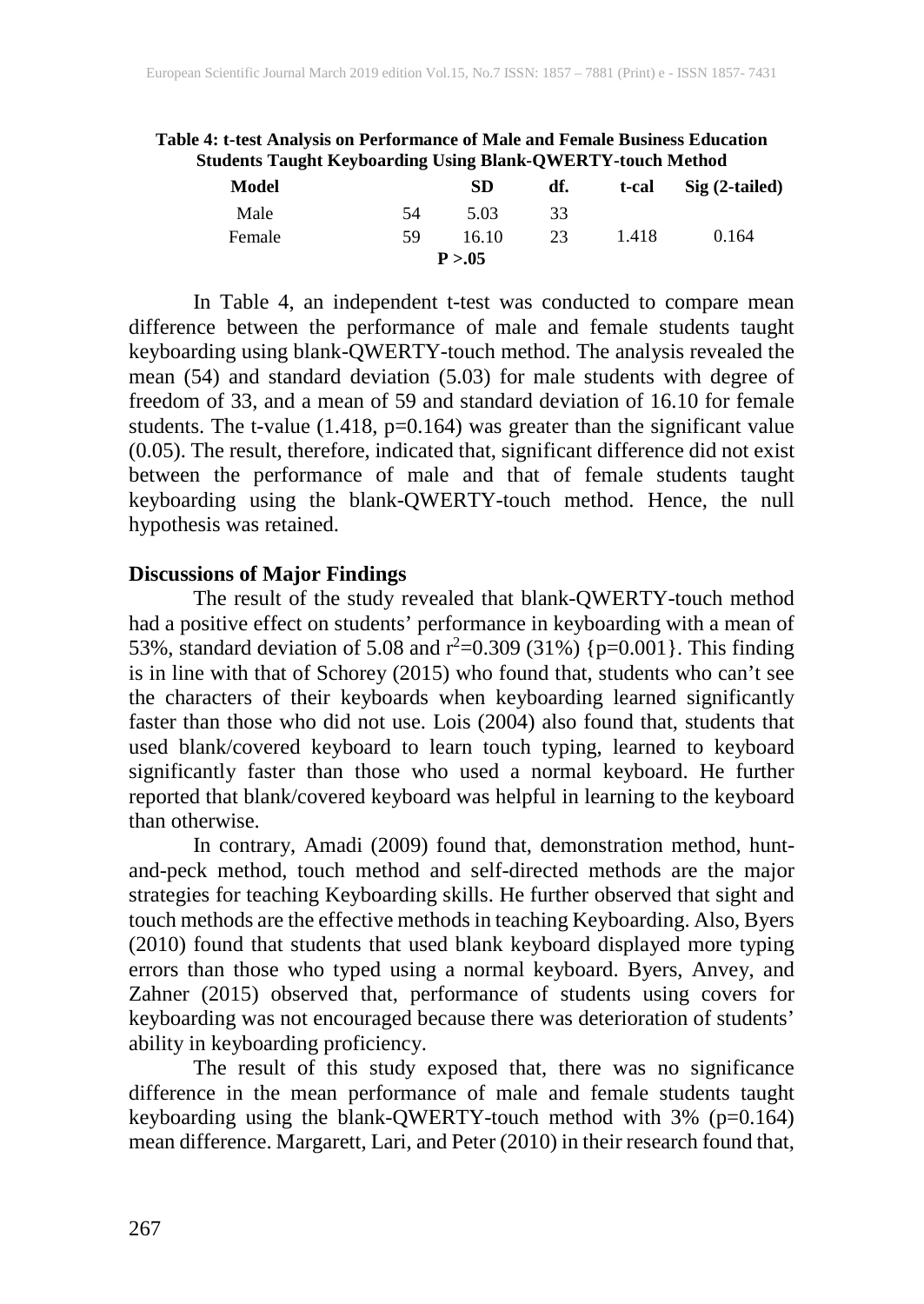there was no significant difference on key stroking performance among female students who typed using a computer keyboard, and that typed using typewriter keyboard. They further affirmed that females typing speed and accuracy were measured and found that, in the two (2) different groups (software based method and covered method) there was no significant variation in the performance among the students (1% variation). They also assured that, female students did not displayed any significant variation in speed ( $p = 0.39$ ) and accuracy ( $p = 0.34$ ) against their counter female in the other group ( $p = 0.36$  and 0.34). Also, Anna, Deryl, and Antti (2016) found that, no significant difference in input performance among female students in touch-typing and software based typing. They further affirmed that an average entry rate of 57.8 WPM and 58.9WPM of each participant was shown. Furthermore, they affirmed that in measuring errors in the final input, no significant difference in the rate of errors with 0.76% and 0.47% for both groups respectively,

In contrary, Goehle (2013) found that, differences existed between the female and female students who learned to keyboard using blank-keyboard. Schottenbauer (2004) found that, women had experienced greater anxiety than men, particularly skilled based learning. Then, their academic achievement might not be significant compared to those of different learning.

## **Conclusion**

Based on the outcome of this research, it was concluded that, blank-QWERTY-touch had positively affected students' performance in keyboarding skills. Also, no significant difference existed between the performance of male and female students taught keyboarding using blank-QWERTY-touch method.

## **Recommendations**

Based on the outcome of the study, the following recommendations were made.

- 1. Blank-QWERTY-tough is good in teaching keyboarding at the very beginning of the course training. So, for proper key position memorization at the start, teachers should use the Blank-QWERTY-touch method at beginning of keyboarding training.
- 2. For blank-QWERTY-touch method to be effective, the administration of colleges of education should provide the ready-made blank-keyboard available in markets and or they should provide their computer laboratory(s) with Speed-skin cover (Keyboard cover for keys visualizing) so as to serve as a supplement to blank keyboards.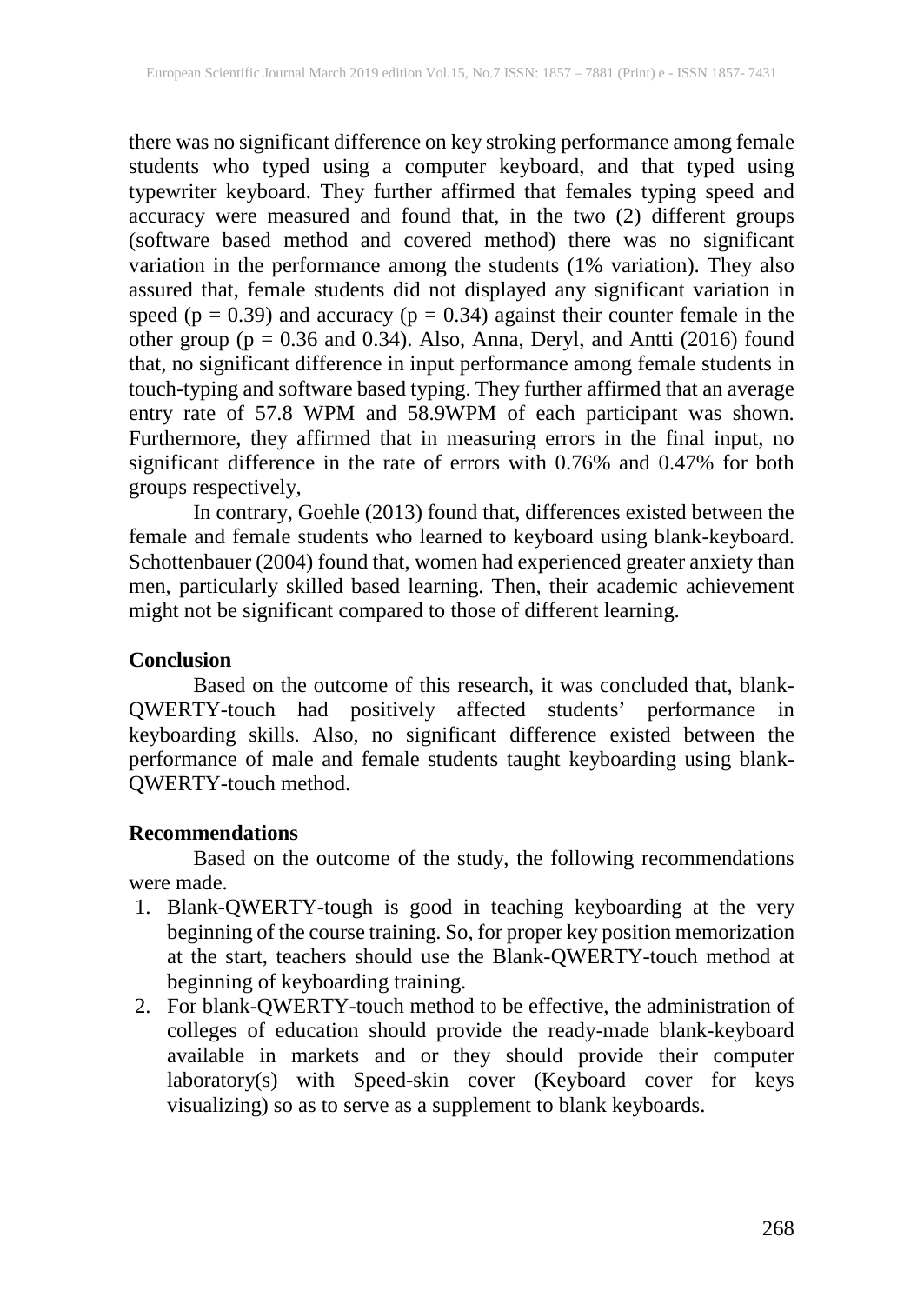## **References:**

- 1. Amadi, T. (2009). *Strategies for Effective Teaching of Typewriting in Colleges of Education in Enugu state*. Unpublished Masters Thesis, University of Nigeria, Nsukka.
- 2. Amoor, S.S. (2014). *Determinants of Colleges of Education Business Education Students' Choice of Office Technology and Management option in North-west Geo-Political Zone, Nigeria*. (A Doctoral Dissertation), Ahmadu Bello University, Zaria, Nigeria. April, 2014.  $27 - 29.$
- 3. Anna, C., Deryl, E., & Antti, F.O. (2016). *Increasing touchkeyboarding skills on children, Type-to-learn Software vs Covers.* Retrieved on 13<sup>th</sup> April 2015 from keyboarding.research.org.
- 4. Byers, E.M. (2010). *Teaching and Learning Keyboarding.* Tift County School System, Valdosta State University, United.
- 5. Byers, E.M., Aronvey, A. & Zahran, J. (2015). *Teaching and learning keyboarding*. Valdosta University, USA.
- 6. Chua, H. (2014). *Effects of gamification on learning experiences and*  outcomes. Temasek, Polytechnic, Singapore. Retrieved on 6<sup>th</sup> October, 2015 from http://www.game/exp.html/pdf.
- 7. Goehle, G. (2013). Gamification and web-based homework. *PRIMUS: Problems, Resources, and Issues in Mathematics Undergraduate Studies*, 23(3), 234-246.
- 8. Hallows, J. (2002a). *Proven Teaching Techniques for Teaching QWERTY Keyboarding.* Retrieved on 6th November, 2015 from http://www.cwu.edu/sect/Idtech/keyboardig-techniques.Html.
- 9. Ibrahim, S. (2008). Business Education and Nigeria's National Development in the 21st Century. *Journal of Educational Research and Development.*
- 10. Ibrahim, S. (2011) *Impact of Accounting Background, Gender and Motivation on Performance of Business Education in Introductory Accounting in Federal Universities Nigeria:* Unpublished Doctorate Dissertation Presented to the School of Post Graduate Studies, Ahmadu Bello University, Zaria.
- 11. Khaled, A. (2011), A comparison between teacher-directed and selfdirected instructions in keyboarding college students. *Business Education Forum*. 43, 12 -14.
- 12. Lind, M.C., Morash, M. & Stevens, T. (2001). *Girls' Troubles, Girls' Delinquency and Gender Responsiveness Programming*. The University of Hawaii at Manna, United States of America. Retrieved on 7<sup>th</sup> January, 2016 from www.programmingL.Hwii/delin/html